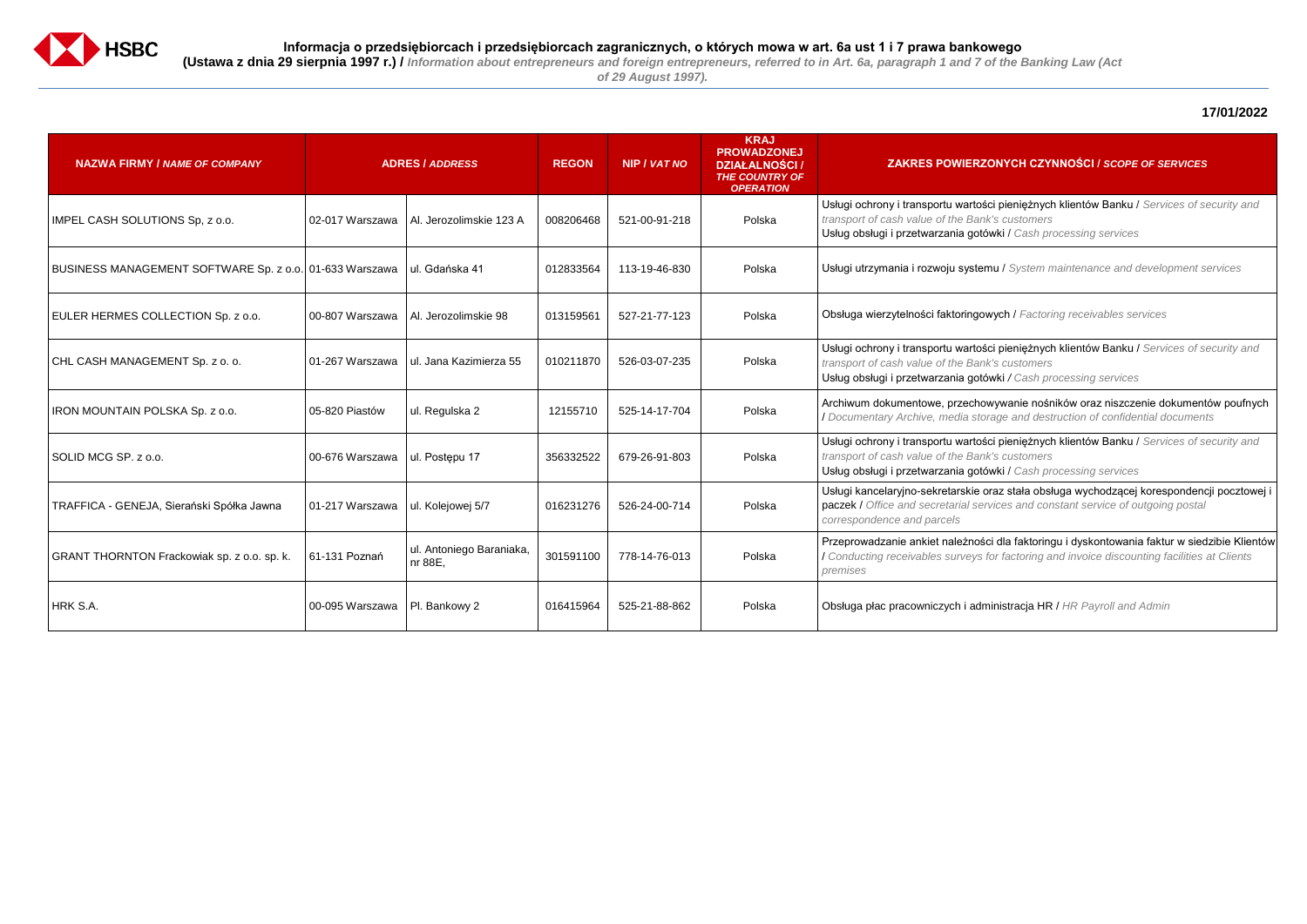

*of 29 August 1997).*

## **17/01/2022**

 $y$ ch oraz usługi IT dla systemów / *Support for operational processes and IT services for systems*

#### **ZAKRES POWIERZONYCH CZYNNOŚCI /** *SCOPE OF SERVICES*

Building <sup>43610</sup> 332-259-196 Egypt Wsparcie procesów operacyjnych / *Support for operational processes*

<sup>000</sup> Philippines Wsparcie procesów operacyjnych / *Support for operational processes* 

(587320-H) <sup>001080885248</sup> Malaysia Wsparcie procesów operacyjnych / *Support for operational processes*

arcie dla działalności biznesowej marki HSBC na świecie, by HSBC / *Advice and other professional support for business activities, HSBC brand in the world, delivering the HSBC Group standards*

**Examber 6335** Guarantia Ushugi weight wish wish wishing systems

**Examber 20-035 IL-350 Indersal Systems** in that support services for banking systems

C033858 AAACH8235M Indie Wsparcie procesów operacyjnych oraz usługi IT dla systemów / *Support for operational processes and IT services for systems*

| <b>NAZWA FIRMY / NAME OF COMPANY</b>                              |                                                                                 | <b>ADRES/</b><br><b>ADDRESS</b>                                                     | <b>REGON</b>                         | <b>NIP / VAT NO</b> | <b>KRAJ</b><br><b>PROWADZONEJ</b><br><b>DZIAŁALNOŚCI /</b><br><b>THE COUNTRY OF</b><br><b>OPERATION</b> | <b>ZAKRES POWIER</b>                                                                                                 |
|-------------------------------------------------------------------|---------------------------------------------------------------------------------|-------------------------------------------------------------------------------------|--------------------------------------|---------------------|---------------------------------------------------------------------------------------------------------|----------------------------------------------------------------------------------------------------------------------|
| HSBC Service Delivery (Polska) sp. z o.o.                         | 30-347 Kraków                                                                   | ul. Kapelanka 42A                                                                   | 141470848                            | 525-24-29-107       | Poland                                                                                                  | Wsparcie procesów operacyjny<br>processes and IT services for s                                                      |
| <b>HSBC Electronic Data Service Delivery</b><br>(Egypt) S.A.E.    | <b>Smart Village</b><br>28th Km Cairo                                           | Alexandria Desert Road<br><b>Building</b>                                           | 43610                                | 332-259-196         | Egypt                                                                                                   | Wsparcie procesów operacyjny                                                                                         |
| <b>HSBC Electronic Data Processing</b><br>(Philippines), Inc.     | <b>Filinvest Corporate City</b><br>Alabang, Muntinlupa<br>City Philippines 1781 | HSBC, Filinvest One Bldg<br>Northgate Cyberzone                                     | CS200404006                          | 230-187-896-<br>000 | Philippines                                                                                             | Wsparcie procesów operacyjny                                                                                         |
| HSBC Electronic Data Processing (Malaysia)<br>Sdn Bhd             | Leboh Ampang Kuala<br>Lumpur Malaysia 50100                                     | Suite 1005, 10th Floor,<br>Wisma Hamzah Kwong<br>Hing No. 1                         | 200201019657<br>$(587320-H)$         | 001080885248        | Malaysia                                                                                                | Wsparcie procesów operacyjny                                                                                         |
| HSBC Electronic Data Processing (India)<br><b>Private Limited</b> | Madhapur, Hyderabad<br>500 081, India                                           | HSBC House, Plot No8,<br>Survey No 64 (Part), Hitec<br>City Layout                  | U72200AP2000PT<br>C033858            | AAACH8235M          | Indie                                                                                                   | Wsparcie procesów operacyjny<br>processes and IT services for s                                                      |
| <b>HSBC Electronic Data Processing</b><br>(Guangdong) Limited     | <b>Tian He District</b><br>China                                                | 4-17/F, Office Tower 2<br>Guangzhou Guangdong   TaiKoo Hui, No. 381 Tian<br>He Road | 914401016174106 9144010161741<br>599 | 06599               | China                                                                                                   | Wsparcie procesów operacyjny                                                                                         |
| HSBC Electronic Data Processing Lanka<br>(Private) Limited        | Rajagiriya<br>Colombo Sri<br>Lanka                                              | 439, Sri Jayawardenapura<br>Mawatha Welikada                                        | PV 9973                              | 114363340           | Sri Lanka                                                                                               | Wsparcie procesów operacyjny                                                                                         |
| <b>HSBC Global Services (UK) Limited</b>                          | London E14, 5HQ, UK                                                             | 8 Canada Square                                                                     | 7272547                              | GB 365 6845 14      | <b>UK</b>                                                                                               | Dostarczanie, administrowanie<br>development of IT systems<br>Wsparcie procesowe I bizneso<br>for banking activities |
| <b>HSBC Global Services (UK) Paris Branch</b>                     | Courbevoie 92400                                                                | Coeur Défense - Tour A 110<br>Esplanade du Général de<br>Gaulle - La Défense 4      | 838 401 297                          | 838401297000<br>18  | France                                                                                                  | Usługi wsparcia IT dla systemó                                                                                       |
| <b>HSBC Group Management Services Limited</b>                     | London E14, 5HQ, UK                                                             | 8 Canada Square                                                                     | 00617987                             | GB 365 6845<br>16   | UK                                                                                                      | Doradztwo i merytoryczne wsp<br>dostarczanie standardów Grup<br>business activities, HSBC bran                       |
| HSBC Global Services (Hong Kong) Limited                          | Hongkong                                                                        | 1 Queen's Road Central,<br>Hongkong                                                 | 2532090                              | GICD020767          | Hong Kong                                                                                               | Usługi wsparcia IT dla systemó                                                                                       |
| HSBC Technology & Services (USA) inc.                             | <b>Wilmington Delaware</b><br>United States Of<br>America 19801                 | The Corporation Trust<br>Company 1209<br><b>Orange Street</b>                       | 20-0362763                           | IL-3502-2310        | <b>USA</b>                                                                                              | Usługi wsparcia IT dla systemó                                                                                       |

<sup>06599</sup> China Wsparcie procesów operacyjnych / *Support for operational processes*

Mawatha Welikada PV 9973 <sup>114363340</sup> Sri Lanka Wsparcie procesów operacyjnych / *Support for operational processes*

 $\overline{\textbf{a}}$  i rozwój systemów IT / *Delivery, administration and* 

we działalności bankowej / *Process and business support* 

france Ushankowych / IT support services for banking systems